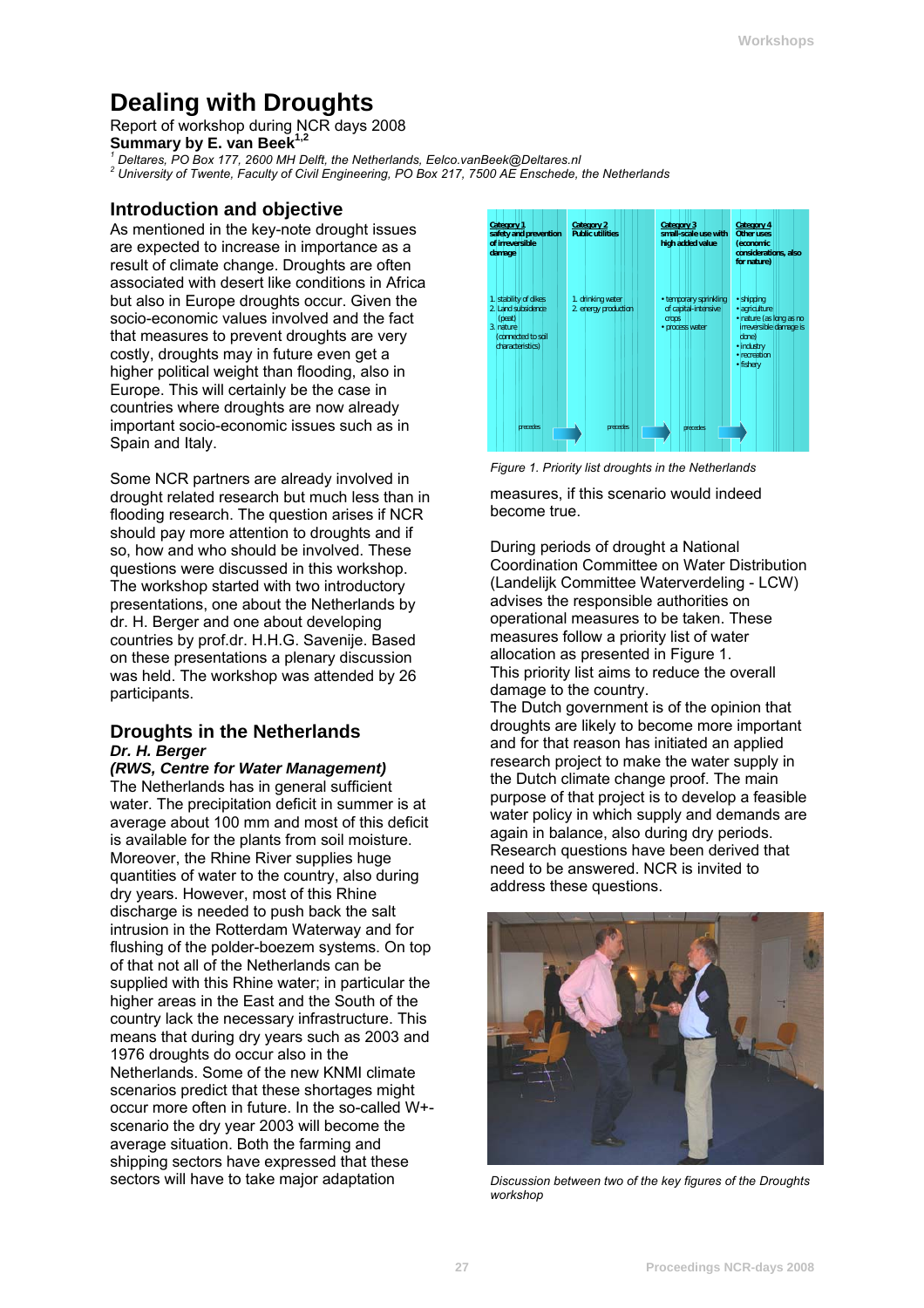### **Dealing with droughts in developing countries**

#### *Prof. H.H.G. Savenije (TUD)*

Droughts in Africa are the classical examples of what can go wrong during dry periods if insufficient measures are (can be) taken. Many African climate zones show clear meteorological and river discharge variabilities, both within years and over years as illustrated in [Figure 2](#page-1-0) for the Zambezi. These changes in time are significant and subject to a lot of research. What gets much less attention is that as a result of land pressure people are migrating into other climatic zones and other landscapes. This means that we have to deal with change of quantity in time and space expressed as follows:

$$
dQ = \frac{\partial Q}{\partial t} dt + \frac{\partial Q}{\partial x} dx
$$



<span id="page-1-0"></span>*Figure 2. Zambezi long-year flow patterns* 

The main message of the presentation was that as a result of increasing land pressure land use will change, the discharge regimes will change (sharper flood peaks, less low flow), upstream withdrawals will change and there will be changes in partitioning, storage and function. It is argued that all these changes are more important than climate change.

Some coping strategies were presented that are applied in such systems. These typically rely on so-called "Smallholder System Innovations" which include rainwater harvesting techniques, minimum tillage and an irrigation technique that is locally known as "Fanya Yuu's". The approach in Africa is clearly different from what is applied in Europe but lessons can be learned and research need to be carried out to develop these systems further.

## **Workshop discussion**

*Chaired by E.C.L. Marteijn (RWS)*  The main questions to be answered in the workshop were:

1. Do we consider drought an important research topic for NCR? and if so

What actions should NCR take to stimulate this?

The discussion started with an inventory with all kind of aspects that should be addressed in drought research. Participants indicated a strong need to know more about the economic aspects involved and about the vulnerability of the system. So far damages included are only the direct costs, e.g. for the shipping sector. It was recognized that the indirect costs might be much bigger, e.g. for the industry if insufficient supplies can be delivered because of the transportation problems.

With respect to agriculture in the Netherlands it was concluded that compared to Europe the Netherlands is less vulnerable to drought because of the high groundwater table and the abundant water supply. Increased prices at the European market will outweigh the less production and as such drought could be good for the Dutch economy as a whole. This means that besides looking for solutions to avoid damages, we should also look for opportunities, i.e. develop tailor made solutions. It means also that a clear distinction should be made between a financial (cashflow) and an economic analysis. Opportunities could include the use of Remote Sensing techniques for operational uses. WaterWatch has already carried out pioneering research in this subject.

In general it was concluded that compared to flooding we know very little about the physics and economics of droughts. Lessons could be learned from the recent 2003 drought and the somewhat older but even more severe 1976 drought. At the other hand we should not only look at individual years but look at longer time series. This ultimately could lead to the development of a 'drought risk approach' comparable to the flood risk approach that received a lot of attention in NCR. Several links with other subjects were mentioned, in particular energy and water quality. Water quality is in particular addressed in the Water Framework Directive (WFD) and the basin approach of the WFD is also needed to deal with droughts.